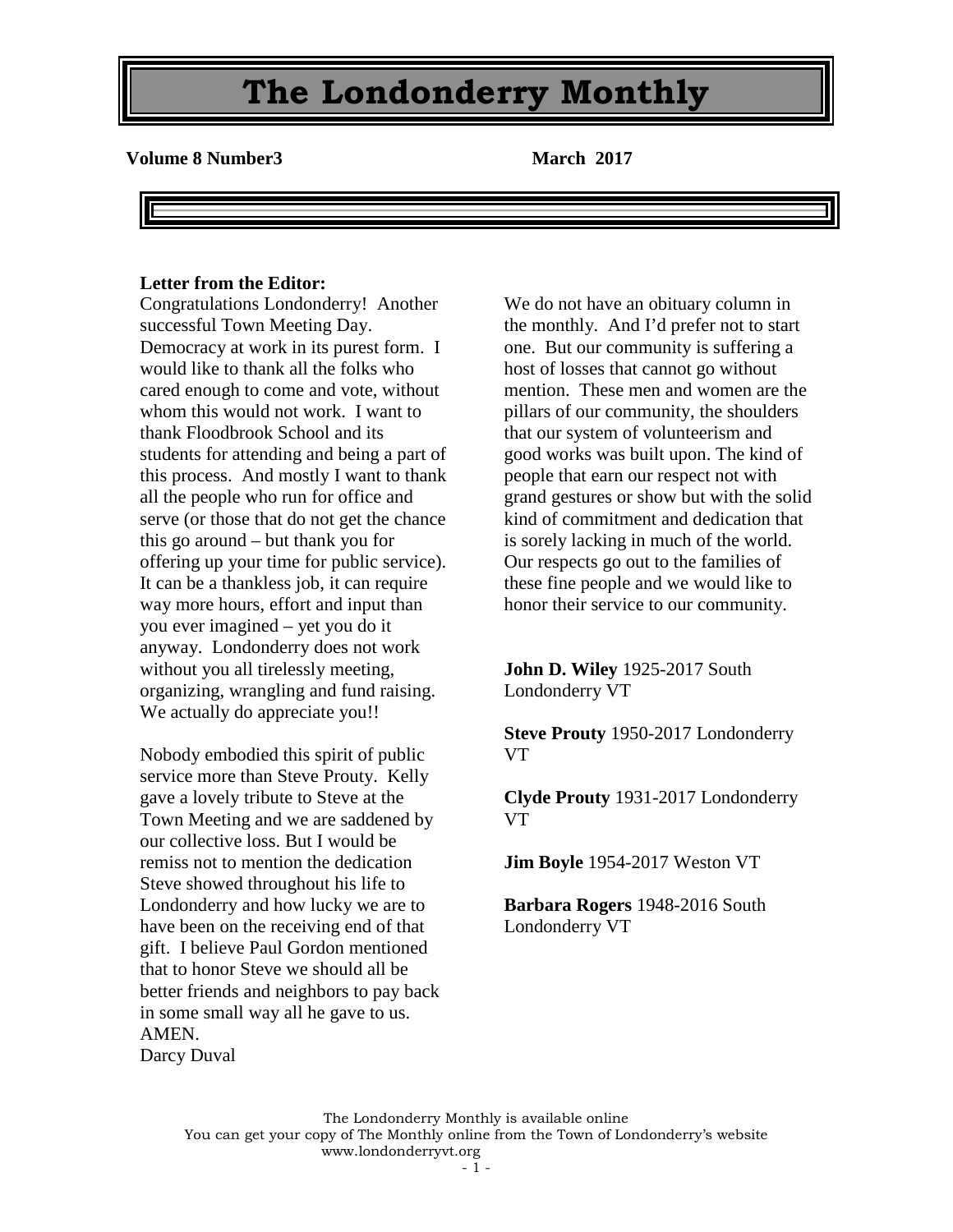### *Romance is not Dead!!!!!*



A very Vermont Fairy Tale indeed! In what has to be one of the most romantic gestures I have ever seen, Nate Bennett had friends set up the words PROM? in ski's on Magic Mountain to ask his girlfriend Holly Ross to Prom. On a perfect cold Saturday afternoon Nate and Holly skied down to arrive at the spot and unbeknownst to them the entire MAGIC SKI LODGE HELD ITS BREATH while she realized the question and skied up to him and hugged him with her acquiescence. The whole lodge erupted in cheers and applause and the acoustic talent stopped singing to ask "DID SHE SAY YES?". Yes, yes she did! Holly Ross and Nate Bennett will attend Holly's prom at Southington CT High School's on April 29 and also attend Nate's at Pomperaug CT High School's Prom on June 4. Nicely done kids!



Holly Ross and Nate Bennett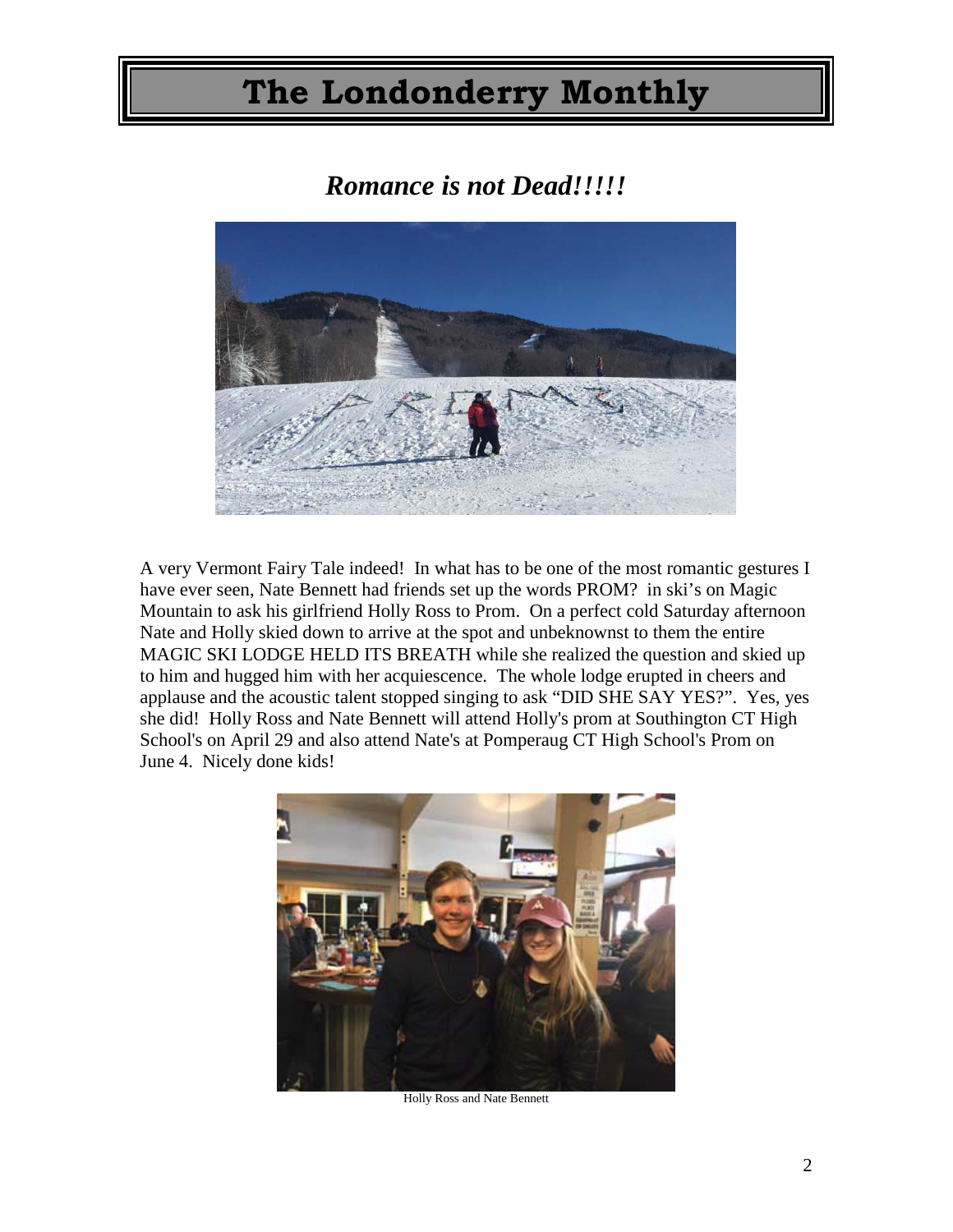### **First Baptist Church Update**

First Baptist Church of South Londonderry Given a Matching Gift Donation for Their Rebuilding Project!

As First Baptist Church of South Londonderry has been continuing to rebuild after their previous building was destroyed by fire in 2010, they are excited to announce that they have been given a matching gift donation for their rebuilding project. The donor will match the first \$50,000 with 2 for 1 matching, which means for every dollar the church raises they will receive another two dollars. The donor will match the second \$50,000 with 1 for 1 matching, which means for every dollar the church raises they will receive another dollar. First Baptist Church has already received an anonymous \$10,000 donation to kick it off. If they raise the entire amount, they will be able to move in and use the whole building!

In order to be cost effective, First Baptist Church is now working directly with volunteers and construction workers to complete the the building project. They are continuing to raise funds for the added expense of meeting current commercial building codes. Donations towards the rebuilding project can be made online at [gofundme.com/vt](http://gofundme.com/vt-church-rebuilds-after-fire)[church-rebuilds-after-fire](http://gofundme.com/vt-church-rebuilds-after-fire) or mailed to First Baptist Church (PO Box 278 South Londonderry, VT 05155) with "building fund" in the memo. For more information about the building, volunteering opportunities, and fundraising efforts take a look at their website [firstbaptistlondonderryvt.org](http://firstbaptistlondonderryvt.org/) or call 802-856-7266.



Shokler serigraph



Dayton Baptist Church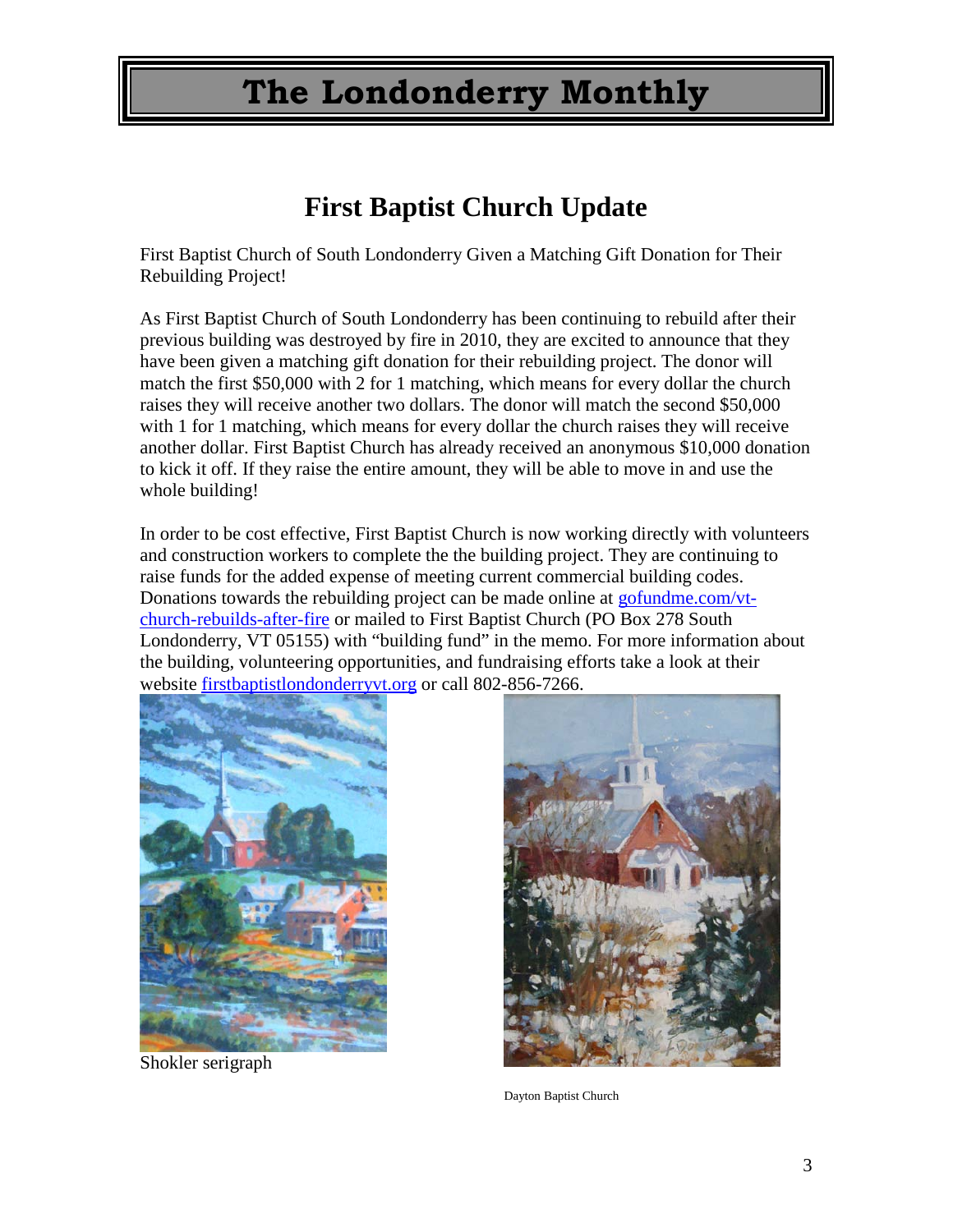### **First Baptist Church SILENT AUCTION**

Join us on March 25, at a silent auction to benefit the First Baptist Church of South Londonderry's rebuilding project. Doors at the Londonderry Town Hall, 139 Middletown Rd, South Londonderry, will open at 5:30pm. The event ends at 10pm.

The entry fee is \$5.00 in advance (online only @ firstbaptistlondonderryvt.org/silentauction.html. Ends Wednesday 3/22) and \$10.00 at the door. This includes: music, food prepared by Pierre Labeau, beverages, and a chance at a door-prize.

Come bid on items that include: Harry Shokler original serigraphs, Weston Playhouse Theater tickets, local business donations, and one of a kind donations, including a variety of paintings, antiques, porcelain, and quilts.

The First Baptist Church has always been an active church and community building. On August 3, 2010, the church building burned to the ground. Over that past six years we have, as a community, discovered the magnitude of the loss. The old building was the largest meeting place with a kitchen facility in the community. Sitting tall on the hill, it was a reminder to the community that God is present. This project has taken much needed time to heal and move forward as a church and the planning and progress of the rebuilding is a mission. We, as a church, are passionate about sharing God's love to this community. We will do this with or without a building, but having a building for weddings, funerals, celebrations, fellowship dinners, meetings, and gatherings is priceless. This building will bring people together again.

The reality of rebuilding is coming true, despite the costs of current commercial building codes. While these codes make the building more accessible and safer, they have come at a price much higher than our insurance coverage provided.

We have made considerable progress on rebuilding. The exterior is finished, and now we are working on the interior. Currently the sprinkler system installation is complete and the last big hurdle before us is the heating and plumbing systems. The proceeds of this event will go toward those expenses.

We have received a 2 for 1 matching gift donation, meaning that for every dollar we raise, we will be given two dollars, making your participation in this event doubly productive.

Questions? Contact Laura @ laura.fogg.muro@gmail.com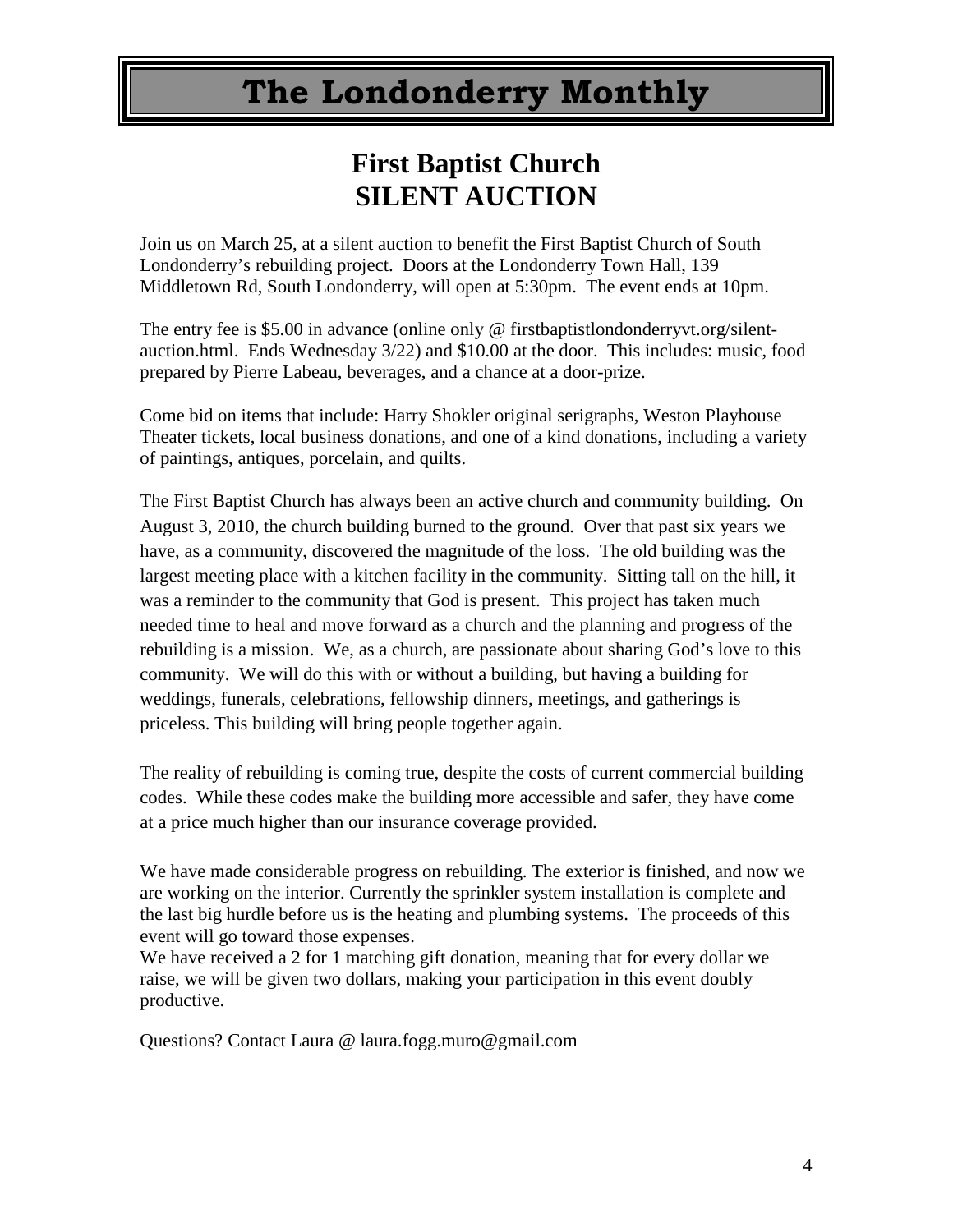### *SOUTH LONDONDERRY FREE LIBRARY*

If you have computer or digital device questions, you can come to the library on Wednesday, March 1st and/or March 8<sup>th</sup> at 7:15 and computer whiz, Marc Fontaine will help you solve the mysteries. No question too silly, every skill level is welcome so we can help each other out.

On Saturday, March  $11<sup>th</sup>$  at 10:30 Casey Junker Bailey will celebrate springtime and St. Patrick's Day by helping children make green fairies, elves and leprechauns. All kids and their adults are invited to participate.

While you are here you can view Maya Drumond's colorful acrylic paintings and oldfashioned hand-beaded lamps. All artwork is for sale a portion of the proceeds will be donated to the library.

Some new acquisitions are: Swing Time by Sadie Smith, Extreme Prey by John Sandford, The Wrong Side of Goodbye by Michael Connelly, Dorothy Day: The World Will Be Saved by Beauty by Kate Hennessy, Cruel Mercy by David John Mark, Shantaram by Gregory David Roberts, Chaos by Patricia Daniels Cornwell, Insidious by Catherine Coulter and Faithful by Alice Hoffman.

I am looking for a volunteer or two for 2 Saturdays in March. If you are free on March 18th and/or March 25<sup>th</sup>, please call me at 824-3371. The hours would be from 10am to 1pm and it would be a fun way to spend a few hours. The job entails checking in and out books and socializing with your neighbors.

We are re-registering all of our patrons. When you are here, please fill out a simple name & address form. This will enable us to give all of you a barcoded number. Barcoding of all our books is now completed thanks to the year-long work of many volunteers including Marge Malko, Jan Gordon, Peter Isakson, Helen Hamman, Linda Schroeder and Martha Dale.

Library Hours are: Monday, Wednesday and Fridays we are open 10 to noon & 1 to 5 pm with additional hours on Wednesday evenings from 7 to 9 pm and on Saturdays we are open from 10 am to 1 pm. You can contact us by calling, sending an email to [southlondonderryfreelibrary@yahoo.com](mailto:southlondonderryfreelibrary@yahoo.com) or better yet come on over and check out your welcoming House of Books.

See you at the library! Mary K. Butera Librarian Director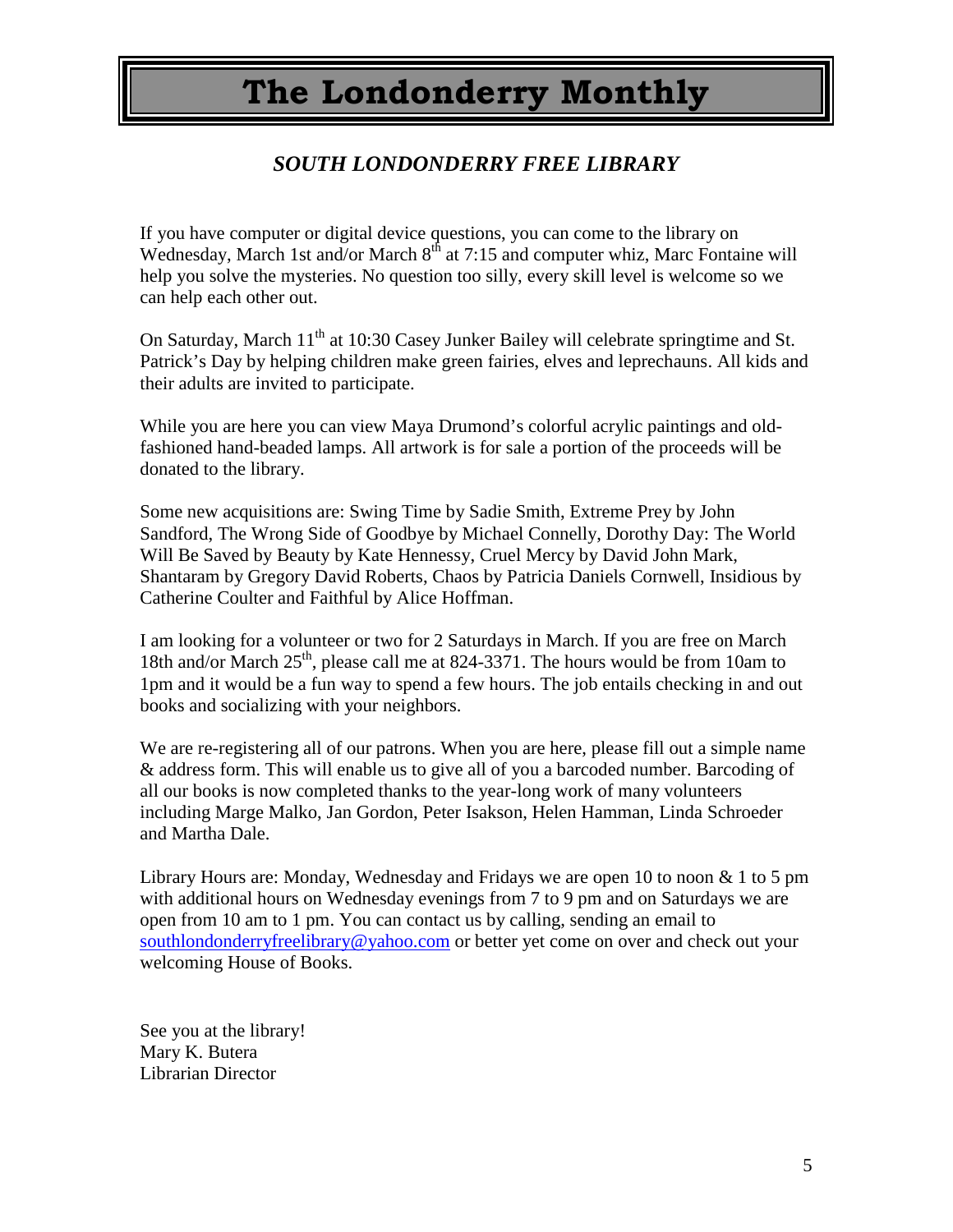### MAGIC IS BACK!

Geoff Hathaway, President of the new ownership and operating entity SKI MAGIC LLC and GM of Magic Mountain, hosted the Londonderry Wantastiquet Rotary Club, Thursday February 16, 2017 at Magic Lodge. SKI MAGIC LLC, which is a Vermont-based LLC with a group of investors (15 investors comprised of Geoff, some local folks, long term people & home owners with an interest in Magic, and some college pals), purchased Magic Mountain Ski Area, a 709-acre, 1700 vertical drop ski mountain dating from the 1960's in Londonderry on November of 2016.

Geoff Hathaway gave us an update to the work being done at Magic, the challenges, and the successes they have achieved in the few short months they have been open. The commitment of money to both snowmaking and upgrading the mountain is clear. With the signing of the purchase agreement, SKI MAGIC began repair work to reopen Magic's second summit lift (the 5000' long Black Triple Chair) which has not operated for the past few years due to insufficient financial resources to complete the work required by the Vermont Passenger Tramway Board. The inspectors were there and it PASSED and is approved and open for operation! New capital will also be used in the future to expand and to re-create a learn-to-ski beginner area with a magic carpet and finish construction on the never completed mid-mountain chair lift, bringing access to easier parts of the mountain for novice and beginner skiers. Upon purchase, they also focused on repairing/expanding snow making

coverage with 3 new pump driven Variable Frequent Drive Snow Making Guns. Magic is the only ski resort in VT/New England that is 100% powered by VFD allowing them to blow greater quantities of snow in less time. The efficiency of the new snow making equipment enabled Magic to play some serious catch up and get the mountain covered earlier in the season when Mother Nature was not cooperating. She has since blessed the mountain and surrounding areas with a bounty of natural snow, offering some of the best skiing this area has seen in some time. Going forward, the improved snow making capacity will also enable Magic to open earlier in the year, possibly for the Thanksgiving/Christmas holidays, a commitment not always met in the past. This kind of service will enable more families to plan ahead and enjoy their holidays in Londonderry.

"This is an exciting opportunity for longtime fans of Magic, including myself, who want a better, stable and enduring future for such a special ski area and community," said Geoff . "And, with the targeted investment our SKI MAGIC investors are committing to during our initial 5-year business plan, Magic will deliver a much better skiing product to ski enthusiasts in our little corner of southern Vermont–not by changing what Magic's about, but by making its truly fun throwback ski experience more reliable and accessible to customers over a longer season. Magic is a place that people can call 'Home'. The ski industry has changed and is pricing a lot of families out of the market; Magic has a special niche and will build on 'celebrating the community' that has been its trademark over the years."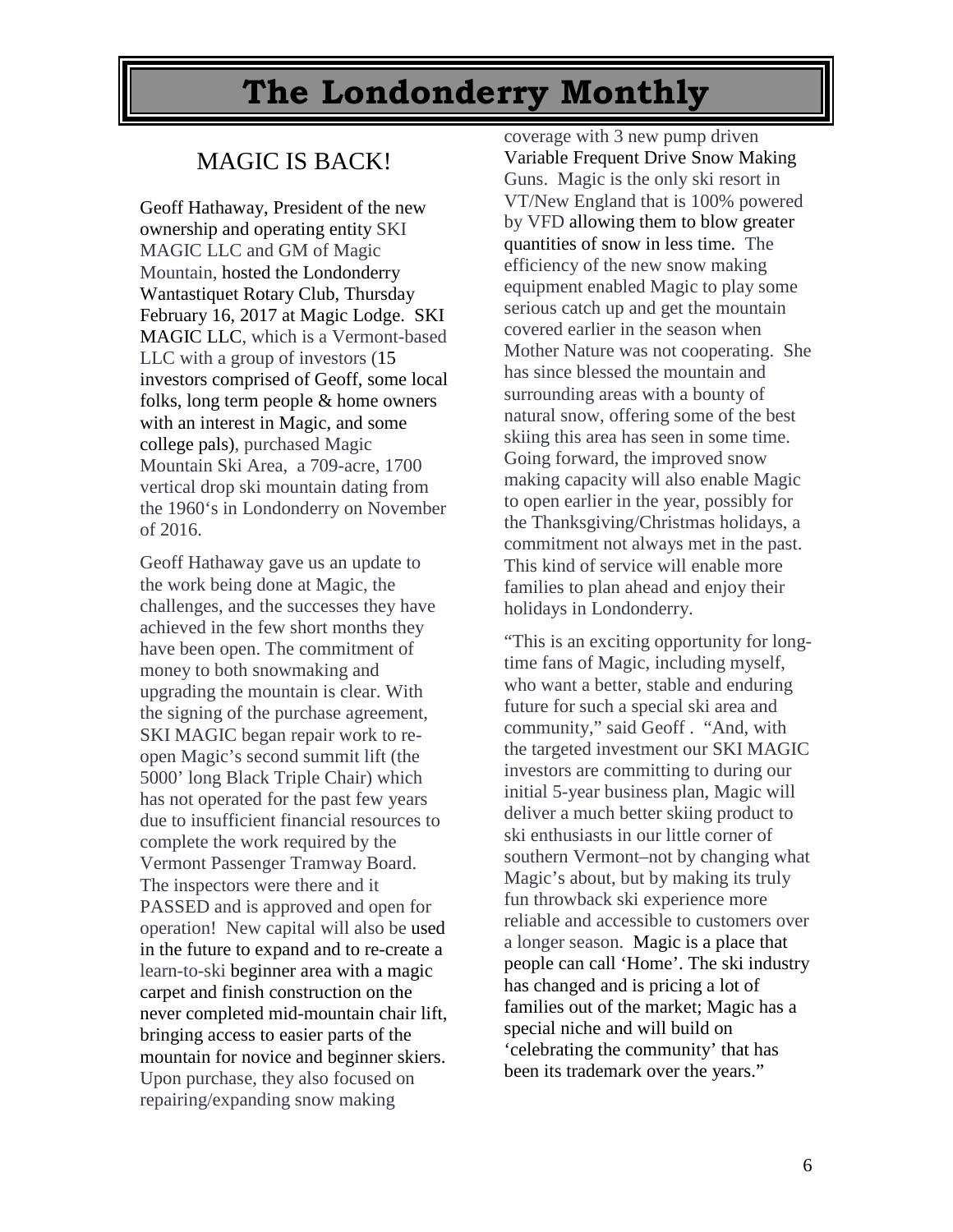Magic Mountain was originally founded by Swiss ski instructor Hans Thorner back in 1960 where the terrain reminded him of his native Switzerland. Magic has long been known for its steep, challenging terrain not found elsewhere in southern Vermont. As one of the three big mountains in the 1960s and 70s that formed Vermont's famed "Golden Triangle" along with Stratton and Bromley, Magic was a big part of a golden era of New England skiing. In 1985, Magic Mountain dramatically increased its skiable terrain, by purchasing and connecting the former Timber Ridge ski area. Magic Mountain and Timberside ceased operations due to bankruptcy in 1991. Magic re-emerged in the 1997-98 season, but the ski area has often been under-funded and undermarketed while suffering from divided and disparate ownership and operator structures which only served to compound its struggle to re-establish itself in the shadows of deep-pocketed corporate resorts that now dominate and control the ski industry.

Magic is committed to realizing the full potential of a legendary, independent ski area. To stay true to what has made Magic Mountain special: its unmatched ski terrain in southern Vermont and welcoming ski community culture. The 5-year plan to bring Magic to ongoing operating profitability will help employees, local home owners, local businesses, and most importantly, its growing family of skiers and riders who want Magic to succeed and be their mountain adventure for generations to come. The efforts of Geoff and Ski Magic LLC are from the clouds of white snow billowing around Magic, the lights of the groomers, and the lively action in the lodge as families and customers

enjoy themselves in the lodge and at Black Line Tavern for apres ski. Thanks to the Rotary, Geoff and Magic for an insightful and enthusiastic look into the "New Old Magic".





TorchLight Parade last wkd at Magic Mountain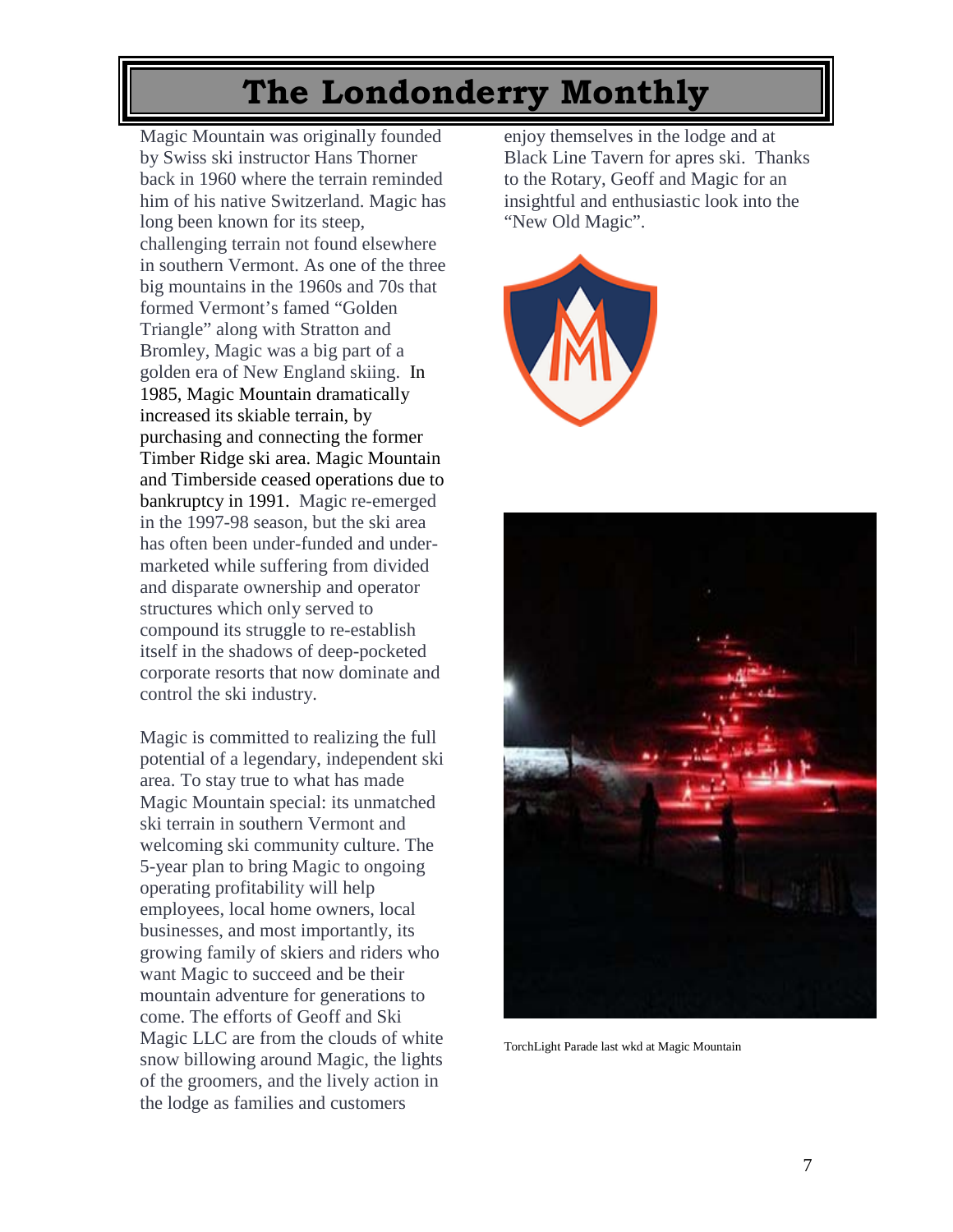

**The recent Gubbilidis concert at Magic Mountain whereby Neighborhood Connections was designated as the recipient of the net proceeds of event pin and waffle sales by the White Light Foundation associated with the group netted us \$1244.** 

#### **MONDAY MARCH 20th 1:00-2:30pm VOCAL IMPROVISATION with Bidi Dworkin WEDNESDAY MARCH**

**22nd Discover your unique voice during a two-part vocal improvisation workshop open to anyone who enjoys singing. Bidi recently completed a year-long vocal improvisation immersion with Rhiannon (All The Way In0 - an intensive supported by The Vermont Council of the Arts. Participants will play with melody, rhythm, language and harmony; explore the rainbow of colors inherent in our voices; and join with other singers to create vocal landscapes, soulful harmonies and impromptu sonic masterpieces. The presentation requires 8 participants, so please sign up today!**

#### **TUESDAY MARCH 21st 10- 11am PREPARING FOR NESTING SEASON with Randy Schmidt**

**Randy Schmidt from The Vermont Bird Place will discuss how to prepare your nesting boxes; how to match nesting boxes to specific birds; and where to place your nesting boxes to** 

**increase the chance of habitation. He will also talk about the return of the Orioles and Hummingbirds and how to attract them to your backyard.**

#### **THURSDAY MARCH 23rd 5:30pm BOOK SIGNING with Malcolm Bell**

**Malcolm was here recently discussing his role as assistant to the chief prosecutor tasked with investigating the carnage of the 1971 Attica uprising where unarmed prisoners and hostages were killed and tortured by the State Police and prison guards. His efforts were thwarted when it appeared that he was making progress. He has written a book about it entitled THE ATTICA TURKEY SHOOT: Carnage, Cover-Up and the Pursuit of Justice. He will be here signing his book which sells for \$26.99. Reservations are not necessary.**

#### **MONDAY MARCH 27 @10am SPRING WILDFLOWERS IN SOUTHERN VERMONT with Rick LaDue, steward for the Equinox Preservation Trust**

**Rick is back with what is sure to be another interesting program! His**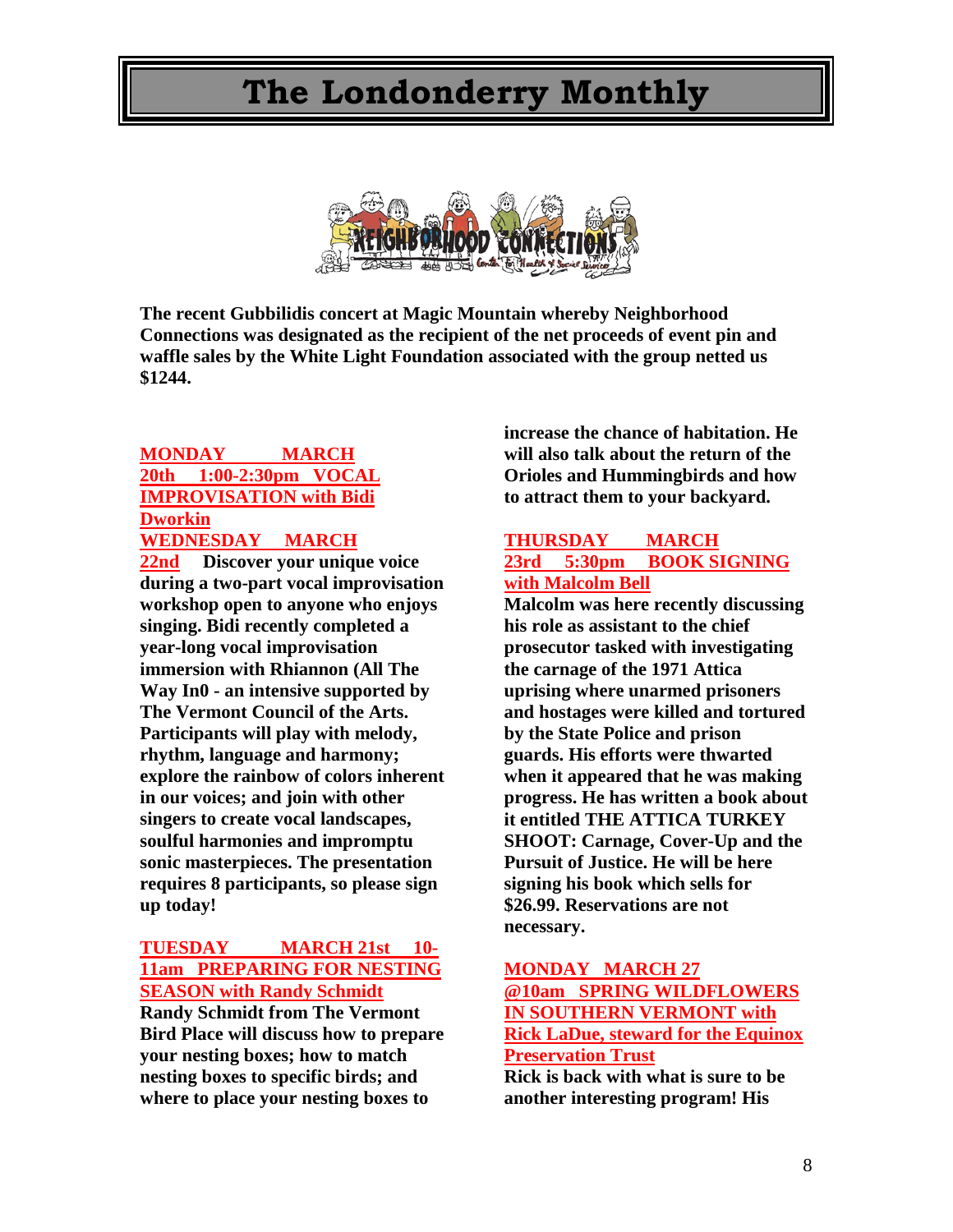*Identifying Animals in the Wild* **last year was hugely popular. This time he will focus on Spring wildflowers some of which grow in the Equinox Reservation and are not widespread in the Green Mountains.**

#### **FRIDAY MARCH 31 @6pm IT'S MOVIE TIME! hosted by Doreen Fabiano**

**Doreen will screen Michael Moore's**  *Where to Invade Next.* **This awardwinning film is an expansive, hilarious, and subversive comedy/documentary in which he confronts the most pressing issues facing America today and finds solutions in the most unlikely places. This epic movie is unlike anything he has done before - an eye-opening call to arms to recapture the American dream and restore it to, of all places, America.**

#### **ONGOING:**

#### **THURSDAYS 9:30-11am MOM, POP & TOT DROP-IN**

**Regina Downer, our Community Nurse has organized a drop-in for moms, dads and tots to enjoy play time and socialization.**

#### **WEDNESDAYS 9:30- 11am SENIOR DROP-IN**

**Hosted by Noreen Lenilko, our Social Worker, seniors enjoy playing games and socializing.**

#### **TUESDAYS Until April 11th Noon-5pm AARP FREE TAX-AIDE**

**Free Tax-Aide is available through AARP. Call Neighborhood Connections to make an appointment. There are several slots still available.**

**Article Submission Information** If your group or organization has community news to share, and you would like to submit an article to The Monthly for publication, please contact us via email at [derrynews@aol.com.](mailto:derrynews@aol.com) For your reference, our article submission deadline is the  $23<sup>rd</sup>$  of each month. Due to space limitations it is up to our discretion to edit any and all submissions and/or reject submissions. The articles and information enclosed do not necessarily reflect the opinions or policies of the Town of Londonderry or its board members

\*\*\*\*\*\*\*\*\*\*\*\*\*\*\*\*\*\*\*\*\*\*\*\*\*\*\*\*\*\*\*\*\*\*\*\*\*\*\*\*\*\*\*\*\*\*\*\*\*\*\*\*\*\*\*\*\*\*\*\*\*\*\*\*\*\*\*\*\*

**Bone Builders** meet FREE at the Twitchell Bldg every Monday and Wednesday at 9:30 a.m **\*\*\*\*\*\*\*\*\*\*\*\*\*\*\*\*\*\*\*\*\*\*\*\*\*\*\*\*\*\*\*\*\*\*\*\*\*\*\*\*\*\*\*\*\*\*\*\*\*\*\*\*\*\*\*\*\*\*\*\*\*\*\*\*\*\*\*\*\*\*\*\***

**TOWN EMAIL LIST** The town has established an Email/distribution list to send important and emergency information to town residents and property owners. If you have not submitted your email address, please consider doing so. Your information will not be shared with anyone. Call the town office at 824-3356 or email to [londontown@vermontel.net.](mailto:londontown@vermontel.net)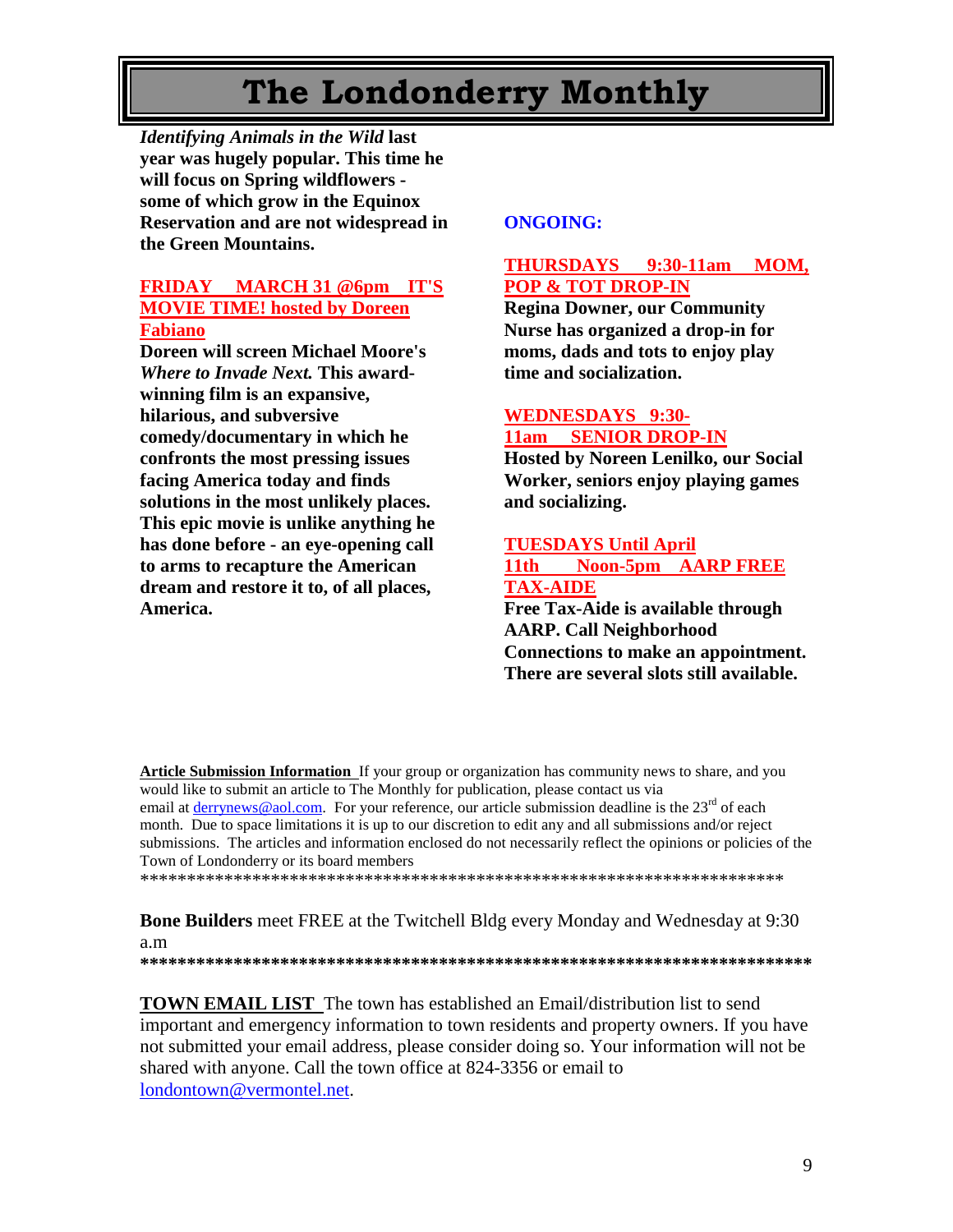### **MIGHTY LONDONDERRY**

At the request of Mighty Londonderry, a Community Resilience Organization (CRO), 17 members of the Londonderry community and one state Emergency Management representative gathered on January 25, 2017 to hold an Emergency Management Coordination meeting.



Kevin Beattie & Rich Cogliano

Mighty Londonderry, along with Kevin Beattie, Londonderry's EMD, then met with the Select Board to give them an opportunity to learn more about VT Alert at their meeting Feb. 6.

Bruce Frauman, Planning Commission member Dick Dale and WRC representative George Mora formed the core of our local CRO. We work closely with our Emergency Management Director Kevin Beattie in planning our actions. For a digital copy of the PowerPoint presentation or a link to the video of the meeting, you can contact me by email: [bfrauman@gmail.com.](mailto:bfrauman@gmail.com)

A town-wide table top exercise is planned for the spring. We will keep you informed as plans solidify. We were all very encouraged by the turnout and the ensuing discussion. Many good ideas were expressed and we will do our best to keep the momentum moving. We look forward to continued communication with and between you all. The next meeting is set for Tuesday, March 14 at 11:00 am at the Twitchell Building.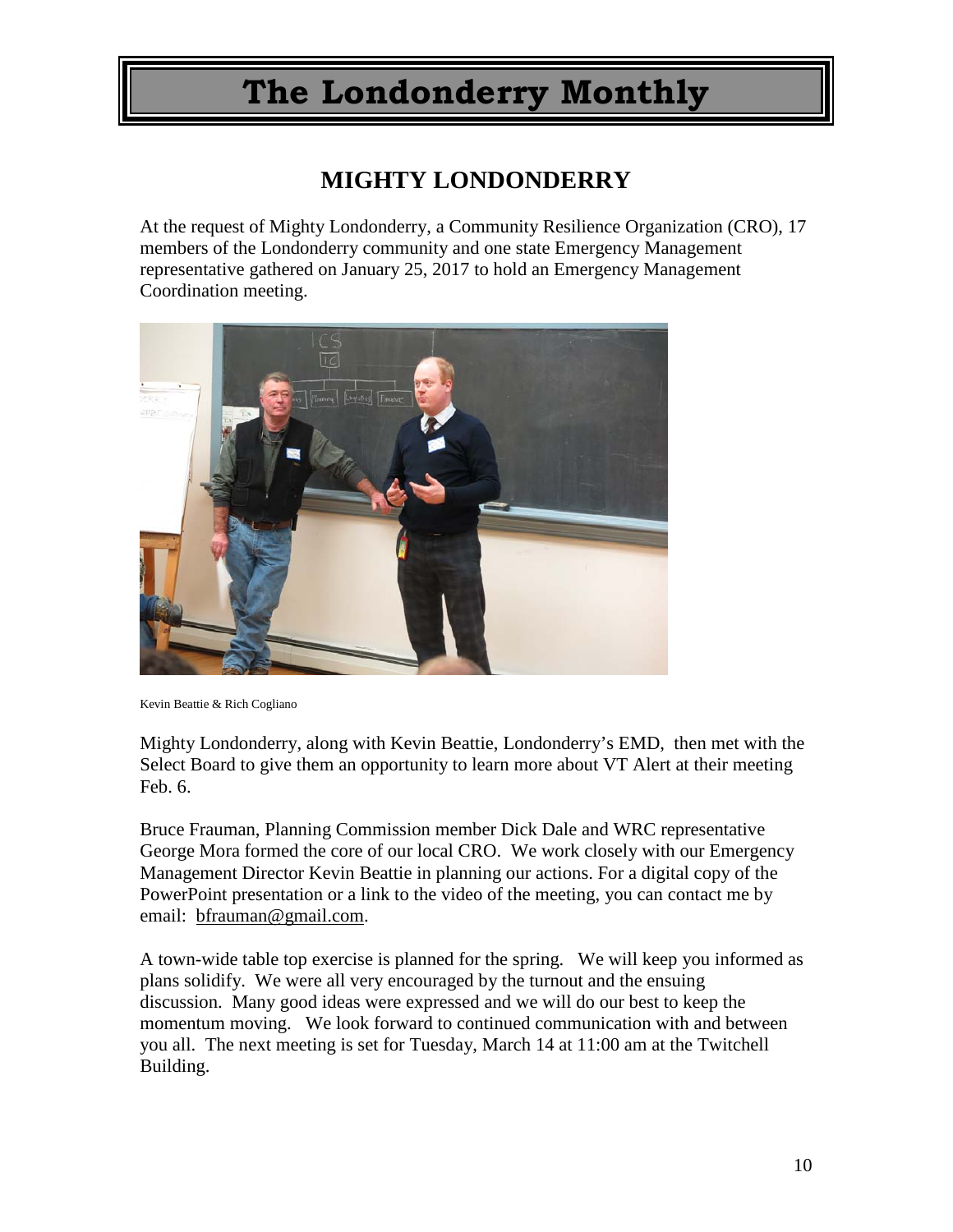### **Official Results Draft Minutes Pending WARNING FOR THE LONDONDERRY TOWN MEETING**

The inhabitants of the Town of Londonderry, Vermont, who are legal voters of the Town Meeting, are hereby notified and warned to meet at their Town Hall, Tuesday, March  $7<sup>th</sup>$ A.D. 2017 at 9:30 A.M. to act on the following Articles, namely:

### **BUSINESS TO BE TRANSACTED FROM THE FLOOR ON TUESDAY, MARCH 7, 2017:**

**Article 1:** To choose a Moderator to preside at the Town Meeting. **Doug Friant** 

**Article 2:** To act on the report of the Auditors**. passed**

**Article 3:** To elect Town Officials required by law to be elected at this meeting. **Town Clerk – Kelly Pajala Town Treasurer – Tina Labeau Selectboard – 2yr Georgianne Mora 3yr Jim Ameden 1yr remaining of a 3yr Thomas Cavanagh Lister – Geof Long 1st Constable – Roger Sheehan 2nd Constable – Nick Doane Delinquent Tax Collector – Joan Dayton Town Grand Juror – Peter Pagnucco Town Agent – Huzon Alexander III Cemetery Commisioner – Laurie Krooss Mullen**

**Article 4:** To elect two (2) members of the RED Board for a term of three (3) years **Stuart Osnow**

#### **Charlie Cave**

**Article 5:** To elect (1) member of the RED board to fill the remaining two (2) years of a three (3) year term.

#### **Bruce Frauman**

**Article 6:** To elect one (1) Trustee of Public Funds for a term of three (3) years. **Kathy Mosenthal**

**Article 7:** Will the Town of Londonderry vote to renew the exemption from Property Taxes for the following:

Champion Fire Building – Main Street, South Londonderry Champion Fire Building – Route 100/Crescent Street, South Londonderry Phoenix Fire Building – Route 100, Londonderry Londonderry Rescue Squad Building – Route 100, Londonderry

#### **passed**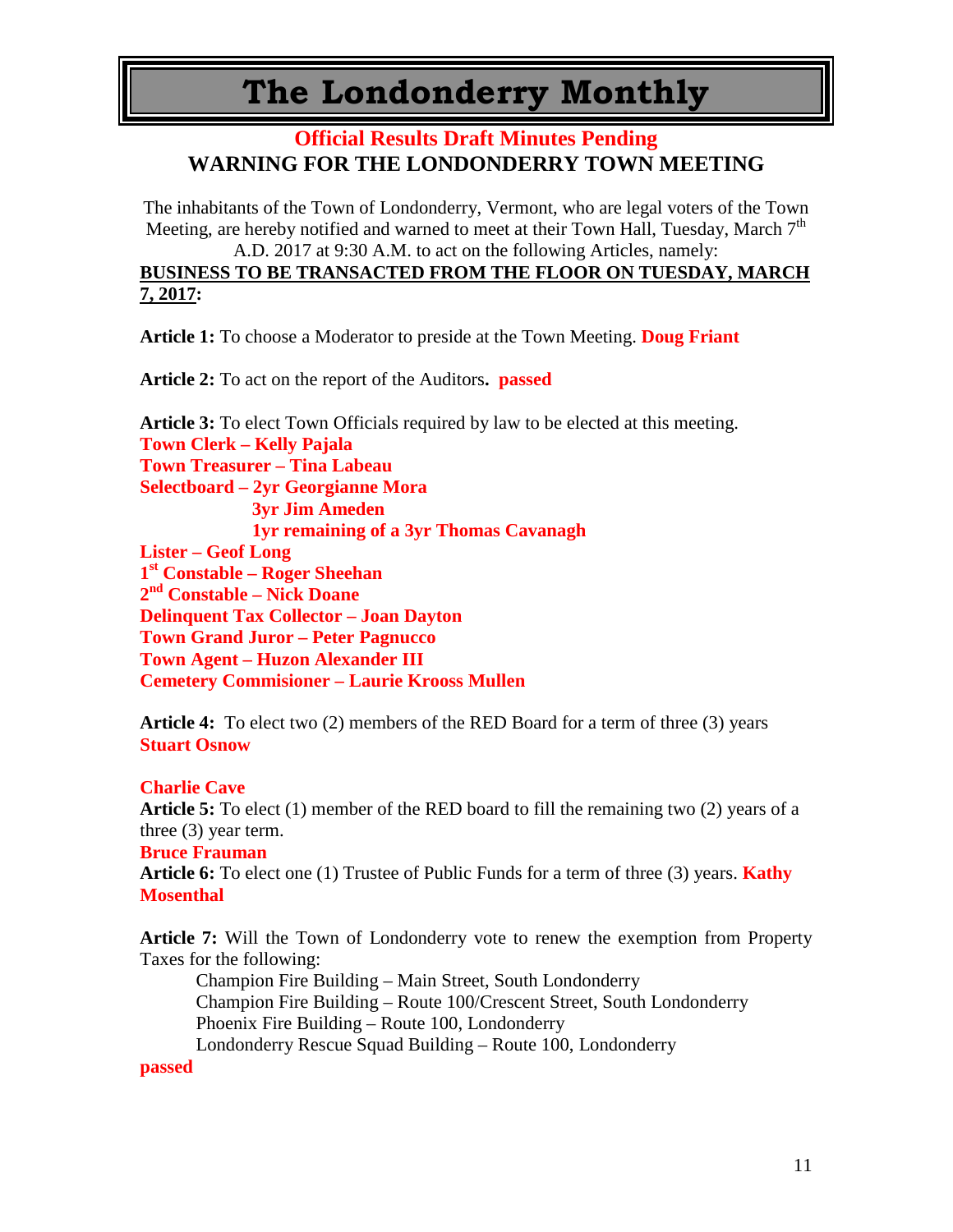**Article 8:** Shall the Town of Londonderry vote to approve a sum of \$86,000.00 (Eighty-Six Thousand) to fund contracting with the VT State Police for policing the Town of Londonderry? **passed**

**Article 9:** Shall the Town vote to raise the sum of \$120,000 (One Hundred Twenty Thousand), to be put into the Highway Equipment Reserve Fund?

**Article 10:** Shall the Town of Londonderry vote a sum not to exceed \$200,000 for a Salt/Sand shed to be constructed on the Prouty Land; and to finance no more than \$160,000 over a period not to exceed 5 years with \$40,000 toward the cost through current taxes. **passed**

**Article 11:** To see how much the Town will vote for a General Fund. **Amended to \$1,785,282.94 to eliminate schedule 23 (Public Works Director) from the budget passed**

**Article 12:** Shall the Town vote for its taxes to be paid to the Town Treasurer as provided by law, due date to be on or before October  $2<sup>nd</sup>$ , 2017? **passed**

**Article 13:** Shall the Town vote to raise the sum of \$93,900 \$67,900 for the following organizations?

| <b>American Red Cross</b>                   | \$<br>200.00    |
|---------------------------------------------|-----------------|
| Champion Fire Company #5                    | \$<br>20,000.00 |
| <b>Flood Brook Athletic Association</b>     | \$<br>2,500.00  |
| <b>Grace Cottage Foundation</b>             | \$<br>500.00    |
| <b>Greater Northshire Access TV</b>         | \$<br>2,000.00  |
| <b>Green Mountain RSVP</b>                  | \$<br>415.00    |
| Green Up Vermont                            | \$<br>100.00    |
| Health Care & Rehabilitation Services       | \$<br>1,513.00  |
| Londonderry 4 <sup>th</sup> of July         | \$<br>1,000.00  |
| <b>Londonderry Conservation Fund</b>        | \$<br>1,000.00  |
| Londonderry Vol. Rescue Squad               | \$<br>6,000.00  |
| <b>Mountain Valley Medical Center</b>       | \$26,000.00     |
| Neighborhood Connections                    | \$<br>5,000.00  |
| <b>Senior Solutions</b>                     | \$<br>850.00    |
| <b>SEVCA</b>                                | \$<br>1,700.00  |
| <b>Southeast Vermont Watershed Alliance</b> | \$<br>415.00    |
| The Collaborative                           | \$<br>1,000.00  |
| <b>Valley Cares</b>                         | \$<br>2,742.00  |
| Visiting Nurse Assoc. of VT & NH            | \$<br>7,000.00  |
| <b>Vermont Rural Fire Protection</b>        | \$<br>100.00    |
| West River Montessori School                | \$<br>2,000.00  |
| <b>Windham County Historical Society</b>    | \$<br>250.00    |
| <b>Windham County Humane Society</b>        | \$<br>500.00    |
| <b>Windham County Youth Services</b>        | \$<br>315.00    |
| Women's Freedom Center                      | \$<br>800.00    |
| South Londonderry Library                   | \$10,000.00     |

passed as amended

**Article 14:** To transact any other business that may legally come before the Meeting.